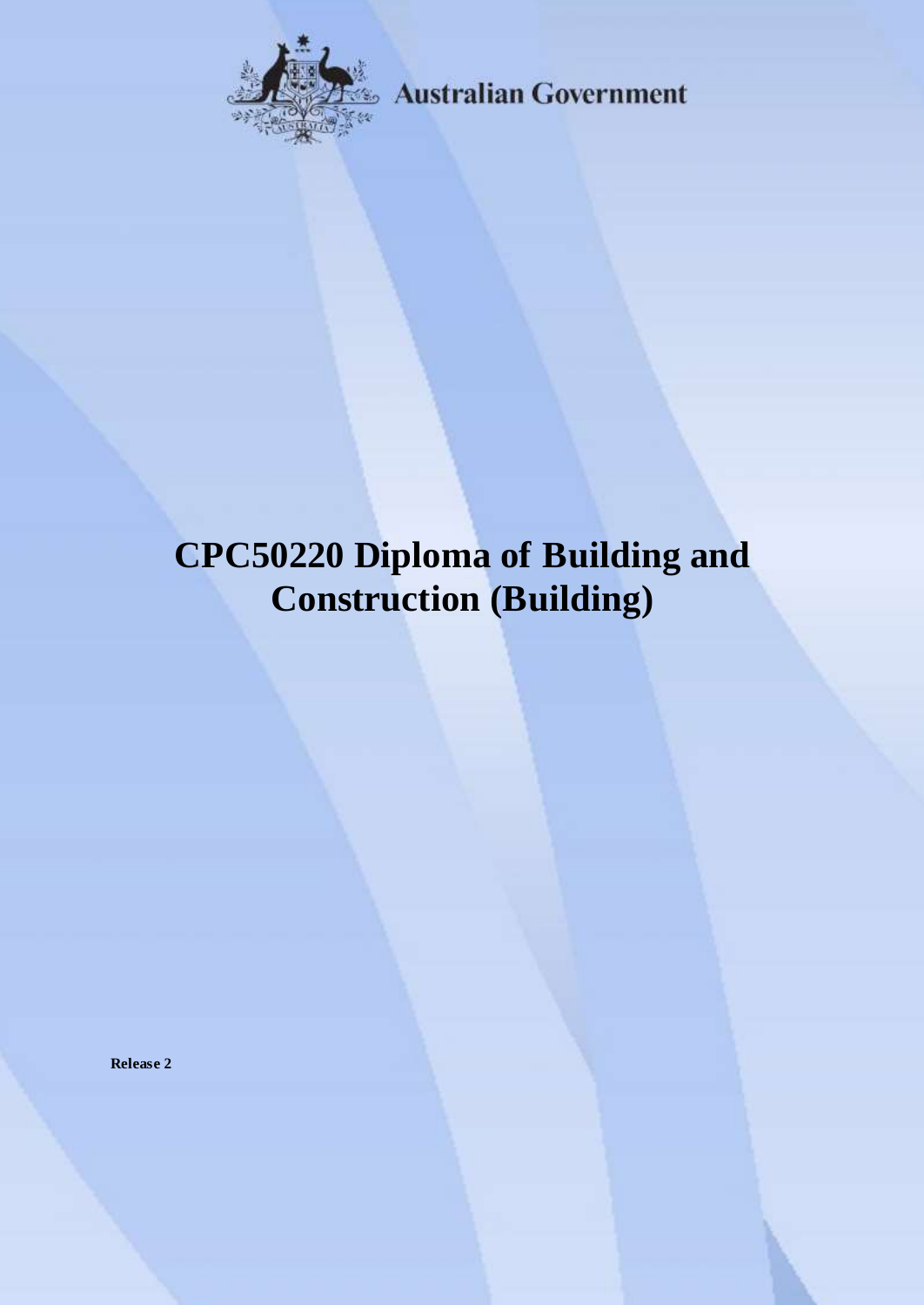#### **CPC50220 Diploma of Building and Construction (Building)**

#### **Modification History**

Release 2 This version first released with CPC Construction, Plumbing and Services Training Package Release 6.5. Correction to unit title in Packaging Rules for Core unit BSBOPS504 from

Manage risk to Manage business risk.

Release 1 This version first released with CPC Construction, Plumbing and Services Training Package Release 5.0.

> Supersedes and is equivalent to CPC50210 Diploma of Building and Construction (Building). Updated to meet the Standards for Training Packages 2012.

### **Qualification Description**

This qualification reflects the role of building professionals who apply knowledge of structural principles, risk and financial management, estimating, preparing and administering building and construction contracts, selecting contractors, overseeing the work and its quality and managing construction work in building projects including residential and commercial with the following limitations:

- Residential construction limited to National Construction Code Class 1 and 10 buildings to a maximum of 3 storeys.
- Commercial construction limited to National Construction Code Class 2 to 9 buildings, Type C and B construction.

Occupational titles may include:

- Builder
- General Foreperson
- Building Inspector

The construction industry strongly affirms that training and assessment leading to recognition of skills must be undertaken in a real or very closely simulated workplace environment. To achieve this qualification, the candidate must have access to a live building and construction workplace to meet the requirements detailed in the Assessment Requirements of core unit *CPCCBC4008 Supervise communication and administration processes for building and construction projects.*

Completion of the general construction induction training program specified by the model Code of Practice for Construction Work is required for any person who is to carry out construction work. Achievement of unit CPCCWHS1001 Prepare to work safely in the construction industry meets this requirement.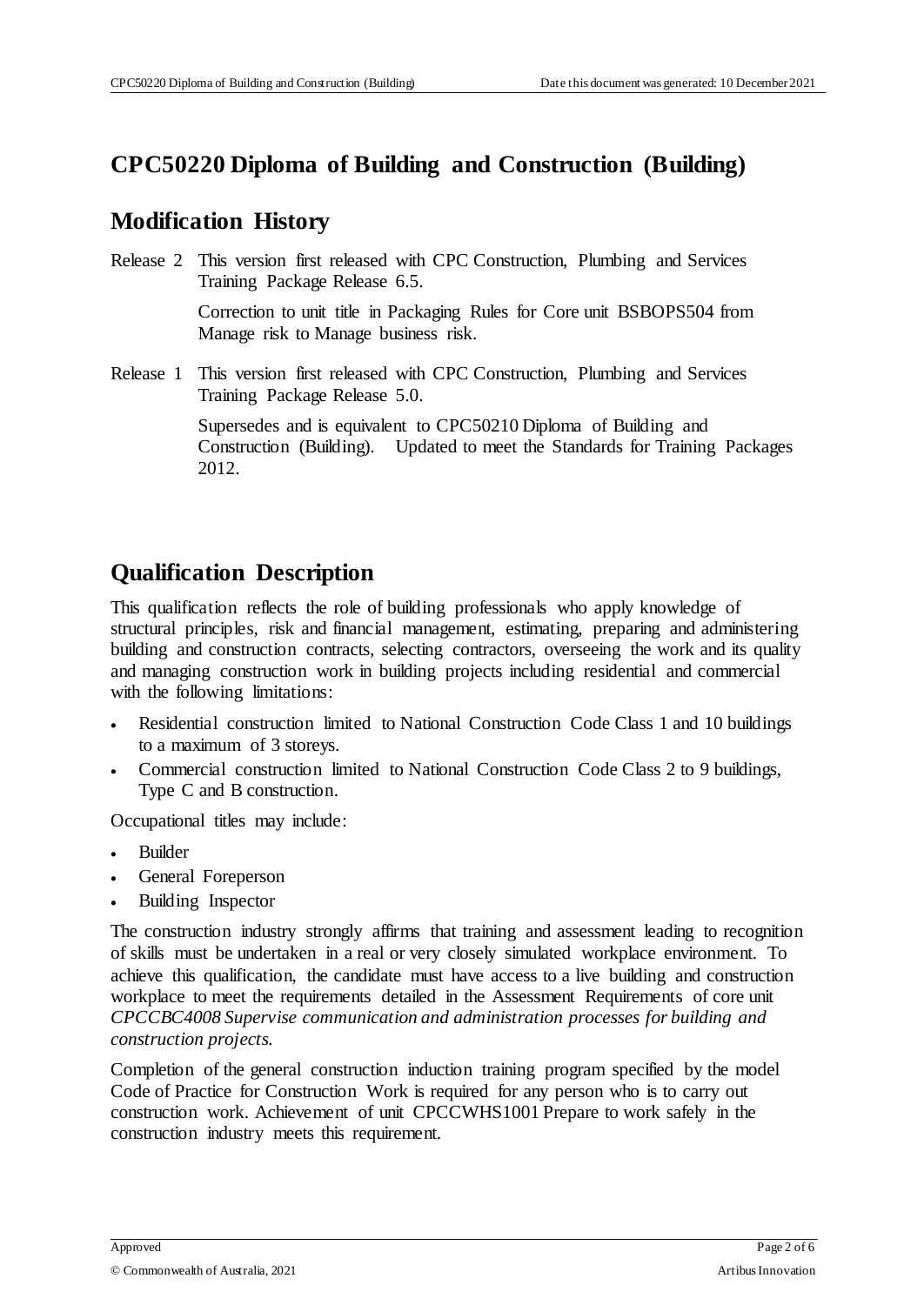Builder licensing varies across States and Territories and requirements additional to the attainment of this qualification may be required.

#### **Entry Requirements**

There are no entry requirements for this qualification.

# **Packaging Rules**

To achieve this qualification, the candidate must demonstrate competency in:

- 27 units of competency:
	- 24 core units
	- 3 elective units
- a maximum of one unit may be from any training package or accredited course as long as it ensures the integrity of the qualification's Australian Qualification Framework (AQF) alignment and contributes to a valid, industry supported vocational outcome.

Prerequisite units

An asterisk (\*) next to the unit code indicates that there are prerequisite requirements which must be met when packaging the qualification. Please refer to the Prerequisite requirements table for details.

#### **Core Units**

| BSBOPS504   | Manage business risk                                                                                |
|-------------|-----------------------------------------------------------------------------------------------------|
| BSBWHS513   | Lead WHS risk management                                                                            |
| CPCCBC4001  | Apply building codes and standards to the construction process for Class<br>1 and 10 buildings      |
| CPCCBC4003  | Select, prepare and administer a construction contract                                              |
| CPCCBC4004  | Identify and produce estimated costs for building and construction<br>projects                      |
| CPCCBC4005  | Produce labour and material schedules for ordering                                                  |
| CPCCBC4008  | Supervise site communication and administration processes for building<br>and construction projects |
| CPCCBC4009  | Apply legal requirements to building and construction projects                                      |
| CPCCBC4010* | Apply structural principles to residential and commercial constructions                             |
| CPCCBC4012  | Read and interpret plans and specifications                                                         |
| CPCCBC4013  | Prepare and evaluate tender documentation                                                           |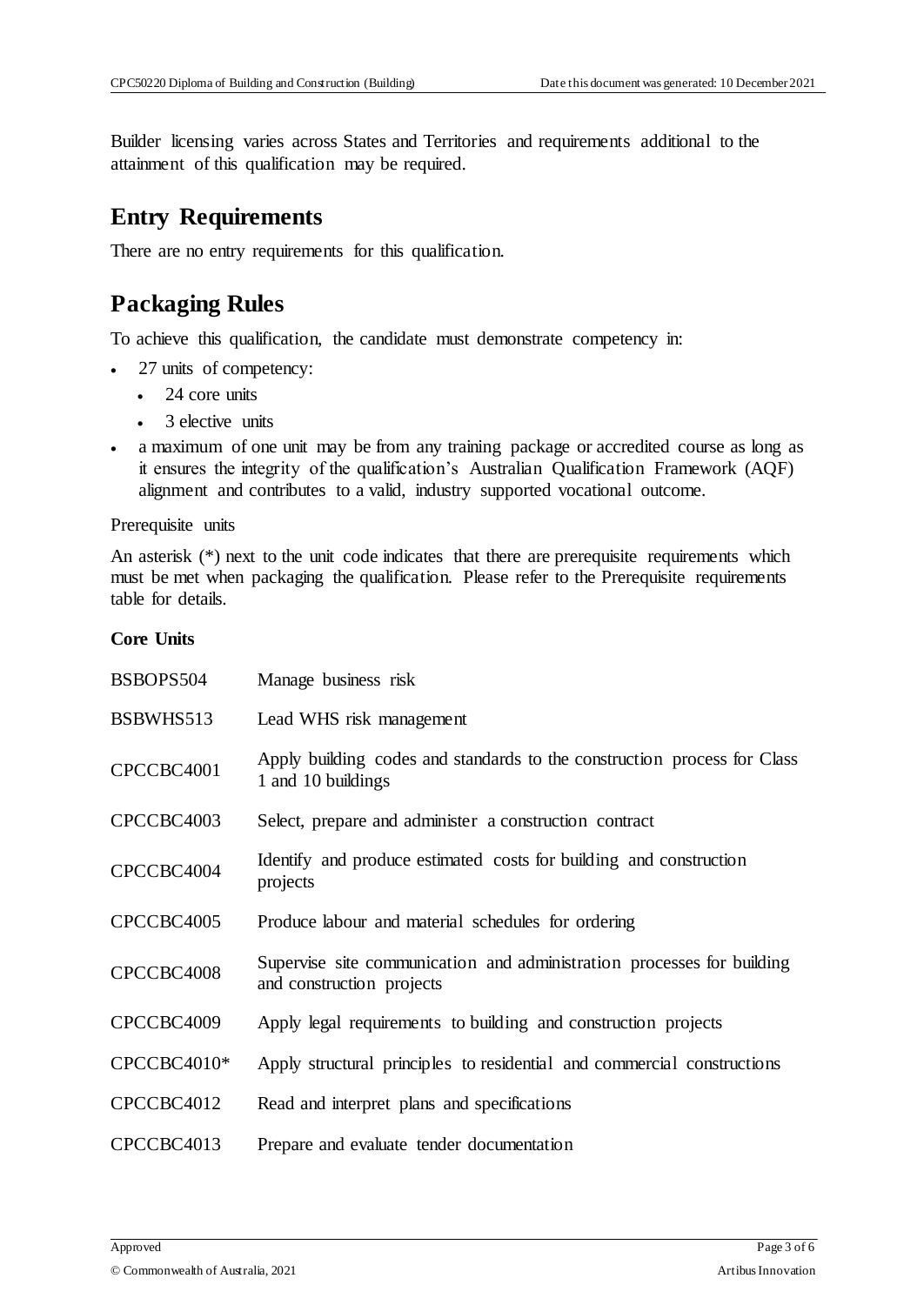| CPCCBC4014            | Prepare simple building sketches and drawings                                                        |
|-----------------------|------------------------------------------------------------------------------------------------------|
| CPCCBC4018            | Apply site surveys and set-out procedures to building and construction<br>projects                   |
| CPCCBC4053            | Apply building codes and standards to the construction process for Class<br>2 to 9, Type C buildings |
| CPCCBC5001            | Apply building codes and standards to the construction process for Type<br><b>B</b> construction     |
| CPCCBC5002            | Monitor costing systems on complex building and construction projects                                |
| CPCCBC5003            | Supervise the planning of onsite building and construction work                                      |
| CPCCBC5005            | Select and manage building and construction contractors                                              |
| CPCCBC5007            | Administer the legal obligations of a building and construction<br>contractor                        |
| CPCCBC5010            | Manage construction work                                                                             |
| CPCCBC5011            | Manage environmental management practices and processes in building<br>and construction              |
| CPCCBC5013            | Manage professional technical and legal reports on building and<br>construction projects             |
| CPCCBC5018*           | Apply structural principles to the construction of buildings up to 3<br>storeys                      |
| CPCCBC5019            | Manage building and construction business finances                                                   |
|                       |                                                                                                      |
| <b>Elective Units</b> |                                                                                                      |
| BSBPMG532             | Manage project quality                                                                               |
| BSBPMG538             | Manage project stakeholder engagement                                                                |
| CPCCBC4052            | Lead and manage teams in the building and construction industry                                      |
| CPCCBC5004            | Supervise and apply quality standards to the selection of building and<br>construction materials     |

CPCCBC5006 Apply site surveys and set-out procedures to building projects up to three storeys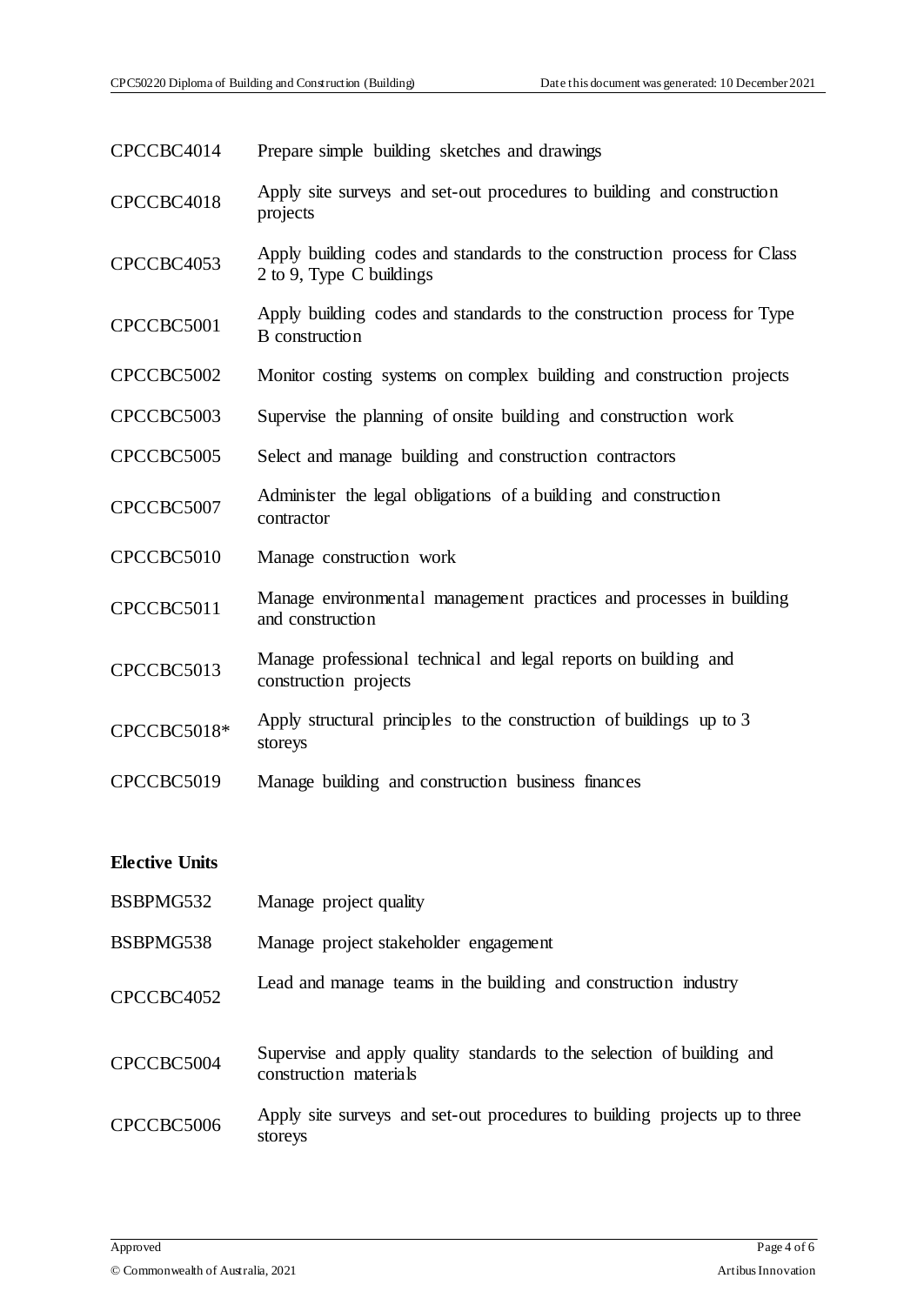| CPCCBC5009  | Identify services layout and connection methods for Type C and B<br>construction                       |
|-------------|--------------------------------------------------------------------------------------------------------|
| CPCCBC5012  | Manage the application and monitoring of energy conservation and<br>management practices and processes |
| CPCCBC6001  | Apply building codes and standards to the construction process for large<br>building projects          |
| CPCCDE5001  | Conduct air monitoring and clearance inspections for asbestos removal<br>work                          |
| CPCSUS5001  | Develop workplace policies and procedures for sustainability                                           |
| CPCSUS5002  | Develop action plans to retrofit existing buildings for energy efficiency                              |
| CPCSUS5003  | Manage energy efficient building methods and strategies                                                |
| CPPDSM5022A | Implement asset management plan                                                                        |

Prerequisite requirements

| Unit of competency                                                                         | Prerequisite requirement                                                                                           |
|--------------------------------------------------------------------------------------------|--------------------------------------------------------------------------------------------------------------------|
| CPCCBC5018 Apply structural principles to<br>the construction of buildings up to 3 storeys | CPCCBC5001 Apply building codes and<br>standards to the construction process for Type<br><b>B</b> construction     |
|                                                                                            | CPCCBC4053 Apply building codes and<br>standards to the construction process for Class<br>2 to 9, Type C buildings |
| CPCCBC4010 Apply structural principles to<br>residential and commercial constructions      | CPCCBC4053 Apply building codes and<br>standards to the construction process for Class<br>2 to 9 Type C buildings  |
|                                                                                            | CPCCBC4001 Apply building codes and<br>standards to the construction process for Class<br>1 and 10 buildings       |

# **Qualification Mapping Information**

CPC50220 Diploma of Building and Construction (Building) supersedes and is equivalent to CPC50210 Diploma of Building and Construction (Building).

Increase in total number of units for qualification outcome.